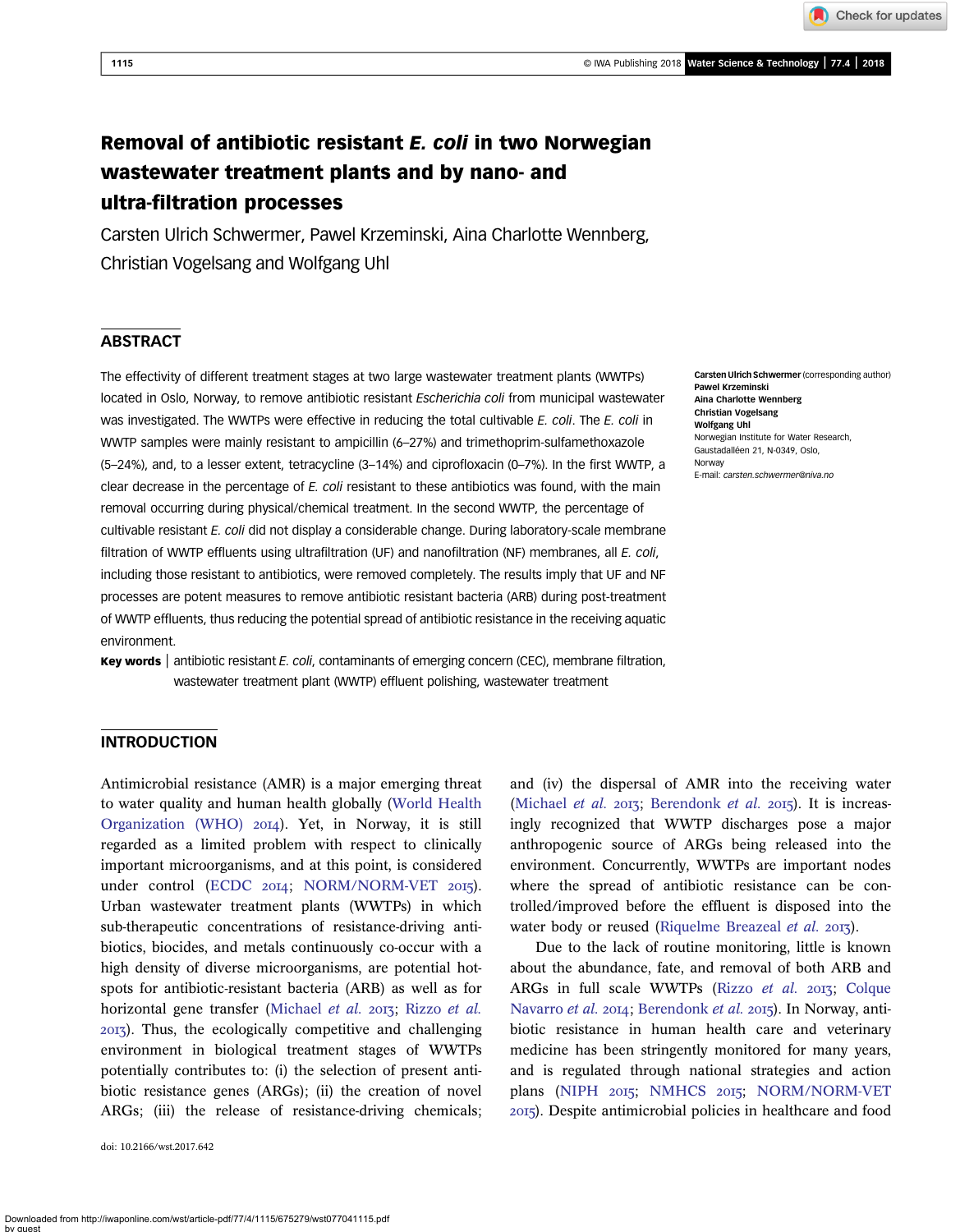production appearing successful, this situation is believed to rapidly change if antibiotic consumption and import of ARB from abroad increases ([ECDC](#page-11-0) 2014; [NORM/NORM-VET](#page-11-0) ). In fact, increase of resistant pathogens in Norway is already registered [\(ECDC](#page-11-0) 2014). However, due to focus on clinical microbes, the role, relevance, and potential risks of antibiotic resistance in environmental settings, including WWTPs, has received very little attention. This may also explain the lack of research related to this topic in Norway. While a few pharmaceuticals were quantified in the effluent of two major Oslo City hospitals, along with influent, sludge, and final effluent at the effluent receiving WWTP ([Thomas](#page-11-0) et al. 2007b; [Langford & Thomas](#page-11-0) 2009), systematic studies on ARB and ARGs, most of which are part of international antibiotic resistance screening programs (NORMAN Network (Network of reference laboratories, research centers and related organizations for monitoring of emerging environmental substances, [http://](http://www.norman-network.net) [www.norman-network.net\)](http://www.norman-network.net), NEREUS COST Action (new and emerging challenges and opportunities in wastewater reuse (ES 1403), [http://www.nereus-cost.eu\)](http://www.nereus-cost.eu), StARE project (Water JPI stopping antibiotic resistance revolution, [https://](https://stareeurope.wordpress.com) [stareeurope.wordpress.com\)](https://stareeurope.wordpress.com)), have only recently been initiated [\(Tiodolf](#page-11-0)  $et$  al. 2013).

The recent implementation of Europe's One Health action plan  $(COM 2017)$  $(COM 2017)$  that recognizes the close interconnection of human and animal health acknowledges the environment as another important contributor to the development and spread of AMR in humans and animals. To close knowledge gaps on the role of AMR in the environment, the action plan calls for an increased effort into monitoring AMR in environmental settings, and development of risk assessment methodologies that evaluate risks of AMR to human and animal health. In addition, it requests the development of technologies that reduce the spread of AMR in wastewater [\(COM](#page-11-0) 2017).

Until recently, the research focus of WWTPs has been describing the abundance and relative change of antibiotic resistance in raw and treated wastewater. Little is known about how the treatment process and operational conditions in WWTPs influence ARB removal and ARG transfer. Like other contaminants of emerging concern (CEC), including pharmaceuticals and personal care products, the fate and spread of ARB and ARGs is expected to be dependent on the type of treatment process/technology applied at each plant ([Rizzo](#page-11-0) *et al.* 2013). It will also be influenced by other factors such as water quality, seasons, climate conditions, and geographical location. Thus, the improvement or upgrading of WWTPs to minimize AMR contamination of the receiving water calls for an understanding of what degree the concentration of ARB and ARGs is decreased in WWTPs, or whether they might even proliferate in such plants. Assuming that 85% of all antibiotics used by humans occurs at private households ([NORM/NORM-](#page-11-0)[VET](#page-11-0) 2015), of which most end up into the municipal sewage network, this calls for measures to eliminate antibiotic resistance from wastewater at WWTPs. Such measures are currently not in place because the actual risk resulting from ARB and ARGs is basically unknown. Moreover, conventional WWTPs are not designed to completely remove antibiotics and ARB and ARGs.

Advanced treatment technologies and disinfection downstream of the conventional biological process could provide further inactivation of ARB and removal of ARGs from WWTP effluents. Those technologies include the addition of chemical oxidants and disinfectants, ultraviolet (UV)-C irradiation, ozonation, advanced oxidation processes (AOP), adsorption, and membrane filtration processes. The latter include microfiltration (MF), ultrafiltration (UF), nanofiltration (NF), and reverse osmosis (RO), which may provide a potent alternative for ARB and ARG removal. While only a few studies have investigated the effect of MF or UF on the removal of ARB and ARGs from real wastewater [\(Bockelmann](#page-11-0) et al. 2009; [Riquelme Breazeal](#page-11-0) *et al.*  $2013$ , the effects of NF and RO membrane filtration, either alone or combined with other methods, on ARB and ARG removal from WWTP effluent has not been explored. The first objective of this study was to quantify cultivable *Escherichia coli* exhibiting resistance to four selected antibiotics commonly used for medication at Norwegian hospitals; namely ampicillin (Amp), ciprofloxacin (Cip), tetracycline (Tet), and trimethoprim-sulfamethoxazole (Tmp/Smx), in samples collected at different treatment stages from two Oslo City WWTPs. This allows evaluation of the effectivity of the treatment stages to decrease the concentration of ARB, and ultimately on the risk potential of the spread of antibiotic resistance to the Oslofjord. The implementation of tertiary disinfection technologies to prevent ARB release by conventional WWTPs requires the investigation of the potential effectiveness, amongst other factors. In the search of feasible methods, membrane filtration processes pose a potent alternative worthy of further exploration. Hence, the second objective was to evaluate the efficiency of UF and NF in removal of cultivable E. coli resistant to the selected antibiotics from WWTP effluents. Based on these results, the feasibility of UF and NF for ARB and ARG removal during post-treatment at full-scale can be explored.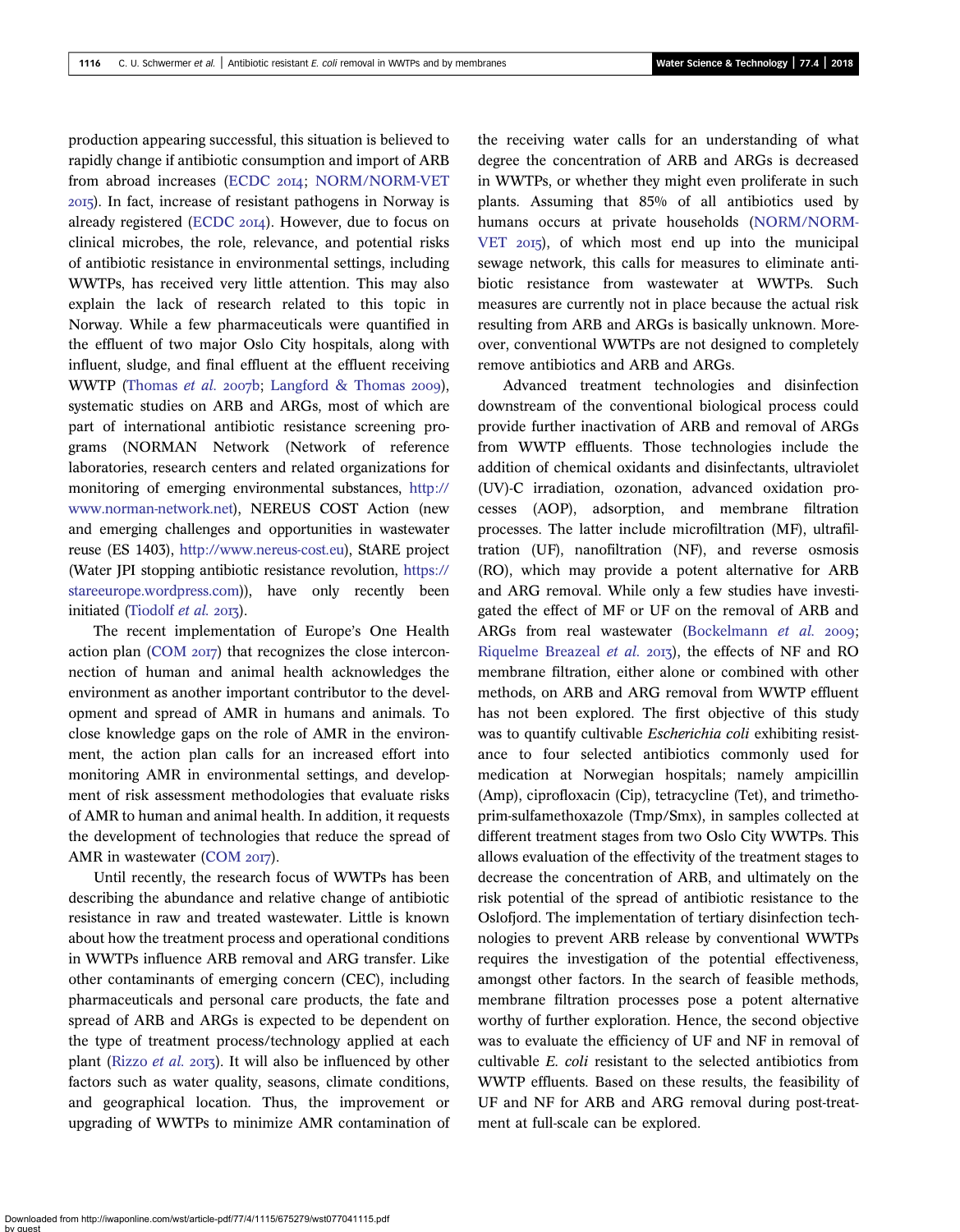## <span id="page-2-0"></span>**METHODS**

## Description of WWTPs

Water samples were collected at two full-scale municipal WWTPs in Oslo, Norway, where wastewater was treated mechanically, chemically, and biologically. As the final biological treatment step, Vestfjorden Avløpsselskap (VEAS) WWTP applied a biofilm process while Bekkelaget Vann AS (BEVAS) WWTP used an activated sludge process and dual media filtration (Figure 1).

VEAS WWTP is Norway's largest WWTP receiving municipal wastewater from a population of 600,000 in both the Oslo and Akershus county areas. The plant receives 100–110 million  $m<sup>3</sup>$  of urban wastewater annually, including sewage from five major hospitals in the Oslo area. Coagulant and polymer are added during the chemical precipitation-sedimentation process. The chemically enhanced primary treatment is followed by a two-stage biofilm process with post-denitrification (Figure 1). The biological system consists of nitrification and denitrification fixed-film processes (BIOFOR®, Degremont), using



Figure 1 Simplified flow sheet of (a) VEAS and (b) BEVAS WWTPs. SP = Sampling point; N = Nitrification; DN = Denitrification (Figure b was adapted and modified from [Storhaug 2014\)](#page-11-0).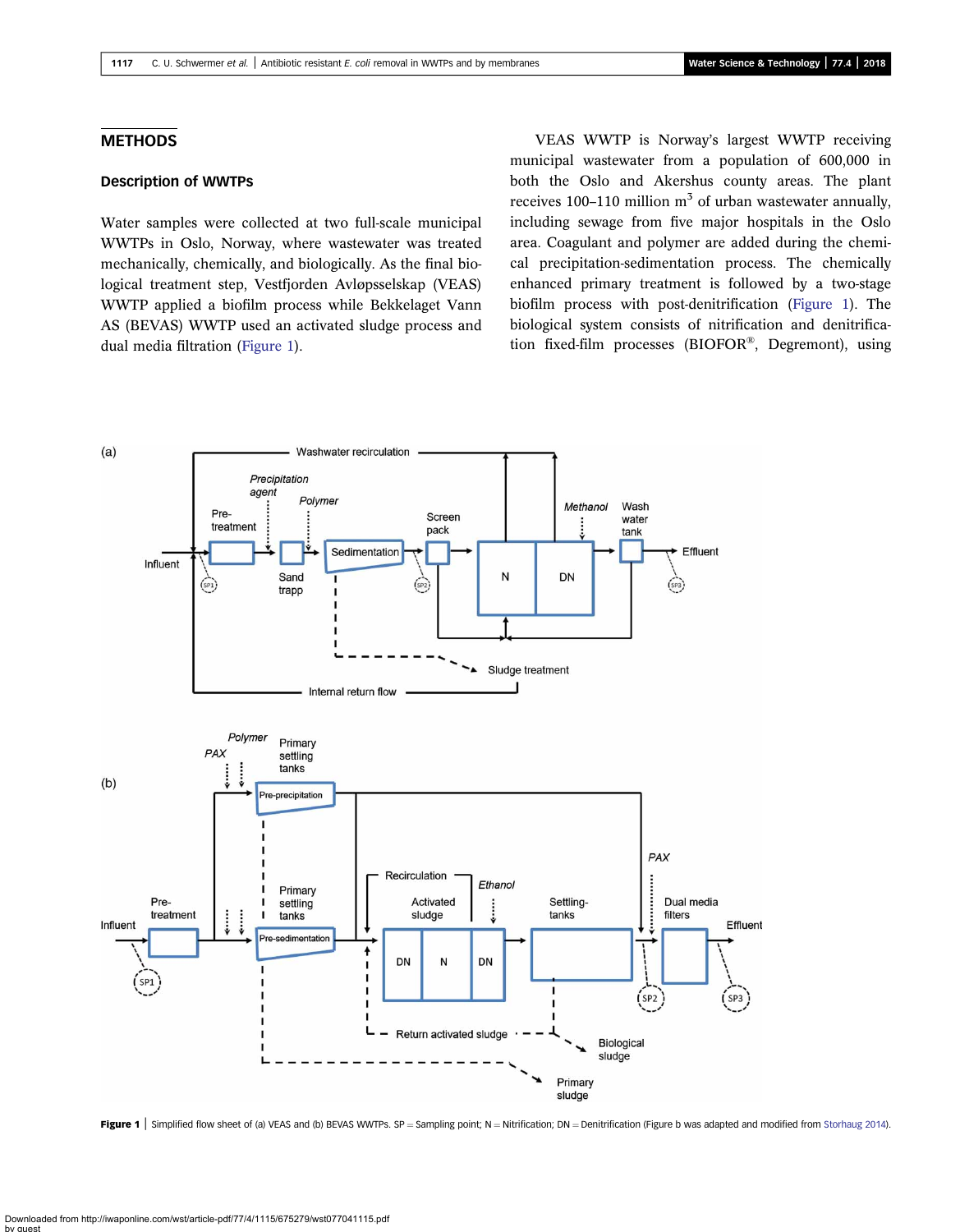expanded clay aggregates (Leca, Norway) as medium, with methanol addition to the denitrification stage. The total hydraulic retention time in the plant is 4 h. The sludge is treated by anaerobic digestion and drying. The effluent water is discharged into the Oslofjord at a depth of 30–55 m.

BEVAS WWTP is Norway's second largest WWTP, serving a population of about 290,000 person equivalents living in the eastern and southeastern parts of Oslo. The plant has an average daily flow of  $100,000 \text{ m}^3/\text{d}$  and a maximum capacity of  $260,000 \text{ m}^3/\text{d}$ . The plant annually receives about 40 million  $m<sup>3</sup>$  of urban (70% of chemical oxygen demand [COD] load) and light industrial wastewater (30% of COD load; brewery, abattoir, dairy). The raw influent is pre-treated by 3 mm sieving screen, sand- and fat-trap and pre-sedimentation ([Figure 1](#page-2-0)). The chemically enhanced precipitation-sedimentation process is applied only at higher flow rates, i.e. above the dry weather flow of  $2.0 \text{ m}^3/\text{s}$ . Biological treatment, based on activated sludge process combined with simultaneous precipitation with iron sulfate, is followed by dual media sand filters. The dual media filters contain Filtralite MC size 2.5–4 mm (top-layer) and fine-grained sand with particle size of 1.2–2.0 mm (bottom layer). The hydraulic retention time in the biological treatment unit is approximately 16 h, with 23 h total hydraulic retention time. The plant effluent is discharged at a 50 m depth into the Oslofjord.

#### Sample collection

Automated 24 h composite samples were collected at the WWTPs from the influent, after the sedimentation/activated sludge and settling step, and the final effluent [\(Figure 1](#page-2-0)). Influent water at VEAS WWTP contained backwash water from biofilters and from internal return flow from the sludge treatment. Samples were taken during October 2014 (VEAS) and February 2015 (BEVAS). Samples were transported to the laboratory for immediate experimental analyses.

## Membrane filtration tests

WWTP effluents were subjected to membrane filtration to elucidate the impact of membrane filtration on ARB removal. A bench scale membrane testing apparatus was used to evaluate three commercially available membranes in the UF and NF range (Table 1). An effective membrane area of 99.4  $\text{cm}^2$  was used by cutting pieces of different flat sheet and spiral wound membranes obtained from the manufacturer. Tests were done in cross-flow mode at constant pressure of 1–2 bar (UF) and 6–7 bar (NF) until a volume of 1.4 L of permeate was obtained. Details about the test system and experimental conditions are described elsewhere ([Krzeminski](#page-11-0) et al. 2017).

# E. coli quantification and antimicrobial susceptibility assay

E. coli were cultured on Difco MI agar plates with and without added antibiotics. Difco MI agar was prepared in sterile Milli-Q water according to the manufacturer's instruction (Becton Dickinson). The agar was autoclaved  $(121 \degree C,$ 15 min) and cooled to 45  $\degree$ C in a water bath. The respective antibiotic compound (all purchased at Sigma-Aldrich) was added to the agar from stock solutions (dissolved in either sterile Milli-Q water, dimethyl sulfoxide, or methanol) to the final concentrations stated in [Table 2](#page-4-0). These antibiotic concentrations represent the minimal inhibitory concentration (MIC) breakpoint concentrations for testing with E. coli recommended by the Clinical and Laboratory Standards Institute ([CLSI](#page-11-0) 2003; 2012) and as reported else-where [\(Watkinson](#page-11-0) et al. 2007). In addition, Cefsulodin, an inhibitor of Gram-positive and some non-coliform Gramnegative organisms, was added  $(5 \mu g/mL)$  to all plates ([Brenner](#page-11-0)  $et$  al. 1996). The medium was mixed well and the agar was instantly dispensed into sterile petri dishes. Control agar plates contained no antibiotics except for Cefsulodin.

The antibiotic susceptibility analysis was carried out as reported elsewhere ([Watkinson](#page-11-0) *et al.* 2007). For each water

Table 1 | Specifications of assessed membranes

| <b>Membrane</b> | <b>Filtration spectrum</b> | <b>Molecular weight cut off (Da)</b> | <b>Producer and brand name</b> | <b>Material</b>                      |
|-----------------|----------------------------|--------------------------------------|--------------------------------|--------------------------------------|
| UF              | UF                         | 10.000                               | Alfa Laval, UFX-10pHt          | Polysulphone permanently hydrophilic |
| NF#1            | NF.                        | 200-400                              | DOW, NF270                     | Polyamide thin-film composite        |
| NF#2            | NF                         | 150                                  | Toray, TM600                   | Piperazine polyamide composite       |

 $UF = ultrafiltration; NF = nanofiltration; Da = Dalton.$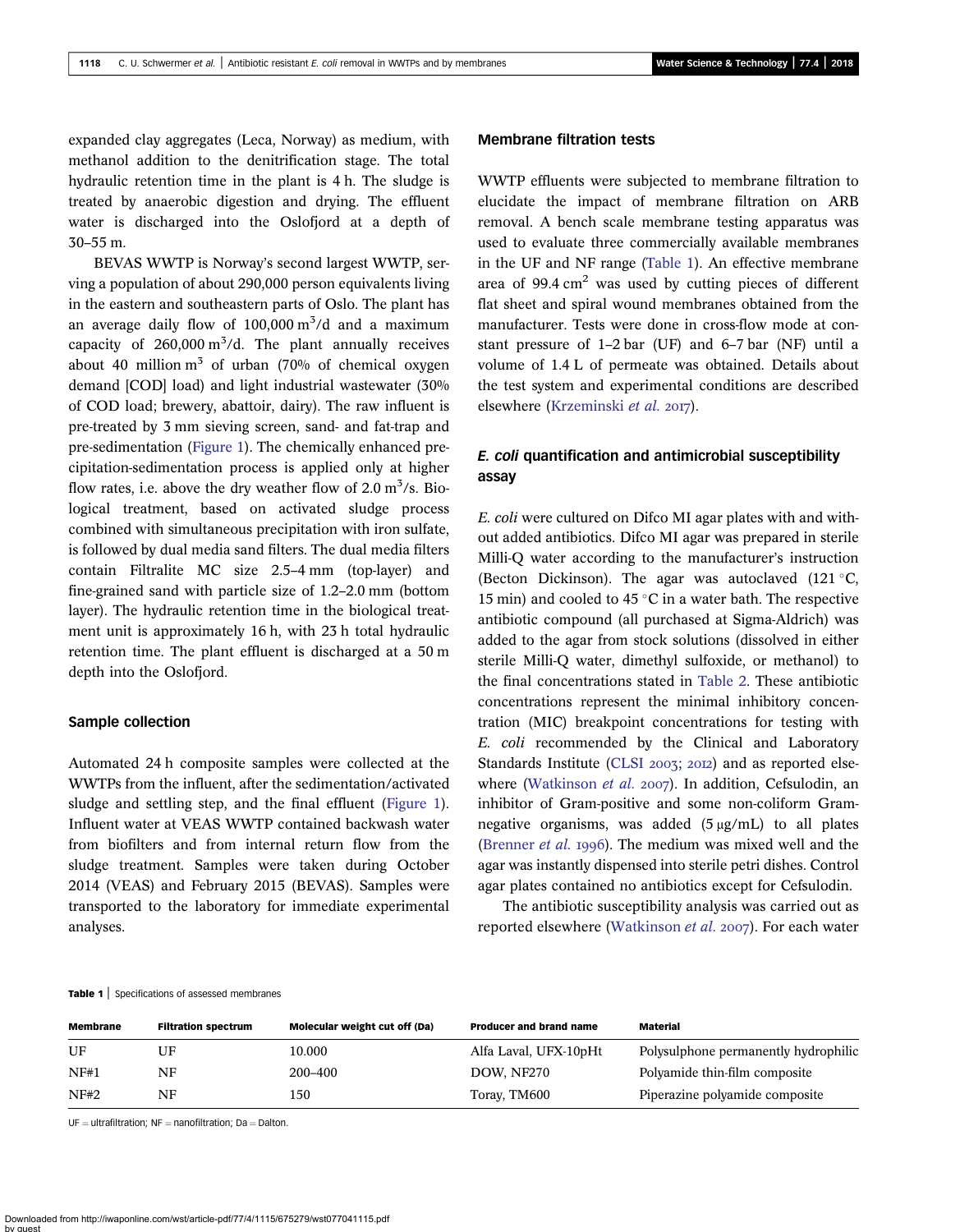| <b>Antibiotics</b>                                             | <b>ATC group</b>                                                 | MIC breakpoint (µg/mL)                                                                       | Sorption coefficient K <sub>D</sub> (L/kg)<br>primary sludge <sup>d</sup> |
|----------------------------------------------------------------|------------------------------------------------------------------|----------------------------------------------------------------------------------------------|---------------------------------------------------------------------------|
| Trimethoprim/<br>Sulfamethoxazole<br>$(CAS 738-70-5/723-46-6)$ | <b>JO1EE</b><br>Combinations of sulfonamides<br>and trimethoprim | $4/76^{\rm a}$                                                                               | 427/3.2                                                                   |
| Ciprofloxacin<br>$(CAS 85721-33-1)$                            | J01MA02<br>Fluoroquinolones                                      | 4 <sup>b</sup>                                                                               | 2512                                                                      |
| Ampicillin<br>$(CAS 69-53-4)$                                  | <b>J01CA01</b><br>Penicillins with extended<br>spectrum          | 32 <sup>b</sup>                                                                              |                                                                           |
| Tetracycline<br>$(CAS 60-54-8)$                                | IO <sub>1</sub> AA<br>Tetracyclines                              | 16 <sup>b</sup>                                                                              | 8400                                                                      |
| Cefsulodin<br>$(CAS 52152-93-9)$                               | <b>J01DD03</b><br>Third-generation cephalosporin<br>antibiotic   | No breakpoint<br>concentration. Added to<br>$5 \mu g/mL$ final<br>concentration <sup>c</sup> |                                                                           |

<span id="page-4-0"></span>**Table 2** Antibiotics being tested and minimal inhibitory concentration (MIC) breakpoint concentrations used

a [CLSI \(2012\)](#page-11-0).

b [CSLI \(2003\).](#page-11-0) <sup>c</sup>[Watkinson](#page-11-0) et al. (2007).

<sup>d</sup>[Eslamian \(2016\)](#page-11-0).

 $ATC =$  Anatomical Therapeutic Chemical classification

sample, two parallel dilution series (in phosphate buffered saline) were filtered through cellulose nitrate membrane filters (Sartorius, Göttingen, Germany) with 0.22 μm pore size. Dilutions between  $10^{-1}$  and  $10^{-4}$  were filtered together with 10 mL of sterile peptone water (10 g peptone/L and  $5 g$  NaCl/L). The membrane filters were transferred onto dishes with and without (control; cefsulodin) antibiotics, followed by incubation for 24 h at  $35^{\circ}$ C. Blue colonies were then counted under ambient light, and the results were confirmed at 366 nm UV light. The total concentration of cultivable E. coli was obtained from control dishes. The percentage of resistance for each antibiotic was calculated by relating the colony forming unit (CFU) counts on antibiotic-containing plates with the CFU counts on the control plates without antibiotics, according to Equation (1). The limit of detection was 10 CFU/mL.

<sup>9</sup>0 resistance = 
$$
\frac{CFU/mL \text{ in medium with antibiotics}}{CFU/mL \text{ in medium without antibiotics}} \times 100
$$
\n(1)

In addition to the plating method, the total concentration of viable E. coli was quantified using the most probable number (MPN) Colilert Quanti-Tray/2000 method (LOQ: 1 organism/100 mL; IDEXX Laboratories, Inc.) according to ISO 9308-2:2012.

#### RESULTS AND DISCUSSION

#### Abundance of E. coli in WWTPs

The total concentration of viable E. coli decreased considerably (>2.2 log) across the treatments at both WWTPs [\(Figure 2](#page-5-0)). Most E. coli entering VEAS WWTP were removed by the biofilm process (ca. 2 log), while at BEVAS WWTP, they were gradually removed across the entire treatment process. However, as expected, no full disinfection was achieved at either plant. Results obtained by the plating method (LOQ: 10 CFU/mL) were within the 95% confidence interval of the Colilert MPN method (LOQ: 1 CFU/100 mL) [\(Figure 2\)](#page-5-0).

# Decrease in the concentration of antibiotic resistant E. coli in WWTPs

The percentage of cultivable *E. coli* resistant to the four investigated antibiotics in the influent was comparable in both WWTPs [\(Figure 3\)](#page-6-0).

Given that VEAS WWTP receives sewage from several hospitals in the Oslo area (with total capacity of ca. 2100 beds) and BEVAS WWTP receives no hospital sewage, the comparable percentage of antibiotic resistant E. coli in the inlet of both facilities implies that the main source of resistance to all antibiotics may not be linked to hospital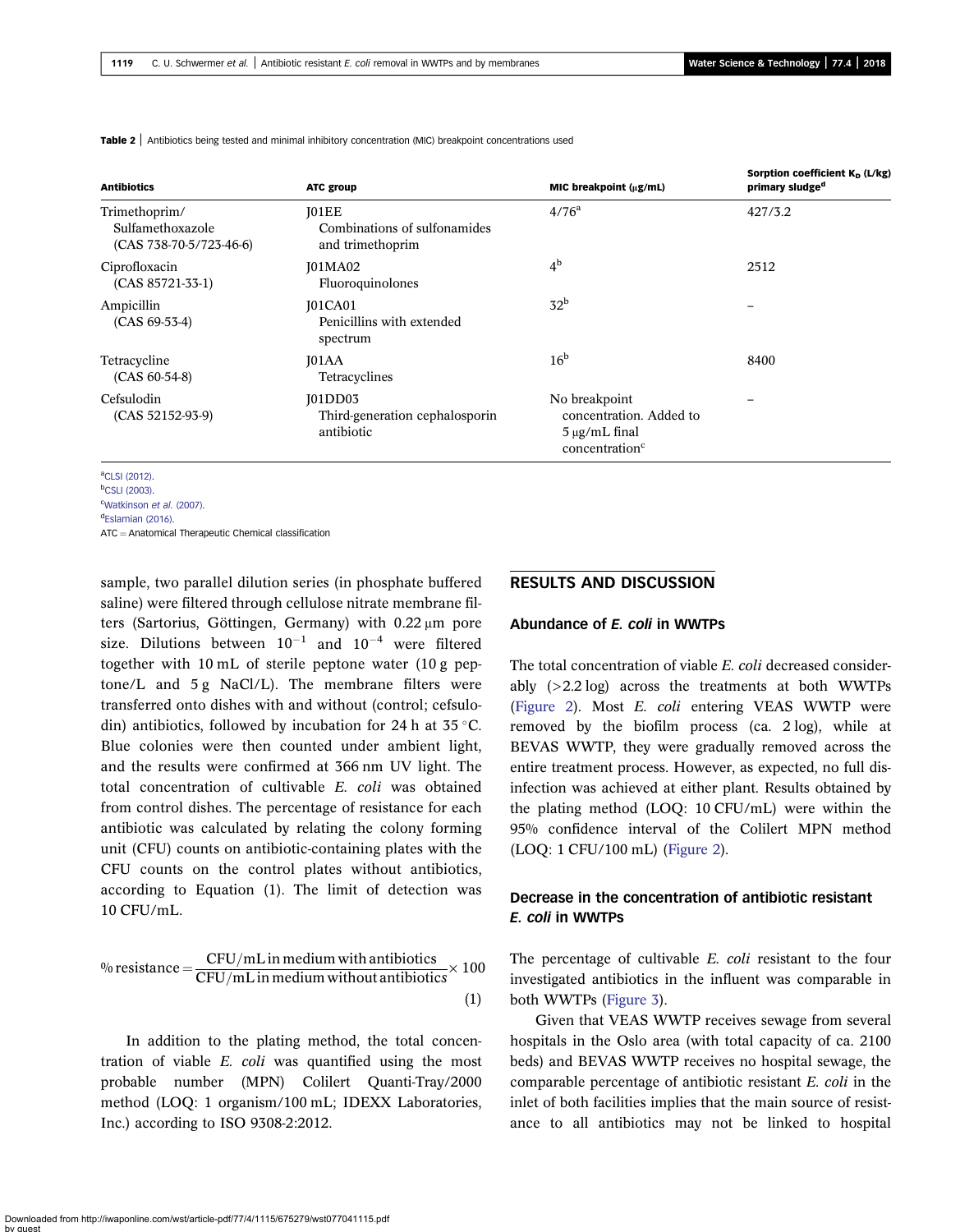<span id="page-5-0"></span>

**BEVAS WWTP** 

Figure 2 | Concentration of total viable E. coli in samples collected at (a) VEAS and (b) BEVAS WWTPs. Concentrations were measured by the plating method (open symbols) and by Colilert MPN (closed symbols). Error bars represent 33% confidence interval, CI, (n = 2) for plating method; 95% CI for a single measurement, as given by the manufacturer, for the Colilert method.

discharges but rather, other sources. In fact, diffuse sources, and mainly urban household effluent, have been reported to be the major source of ARB in municipal WWTP influents, while hospital effluents contribute usually less than 1% of the total amount of municipal sewage [\(Kümmerer](#page-11-0) 2004). Hospital inputs of resistance-driving substances to the municipal sewers system are relatively small ([Verlicchi](#page-11-0)  $et$  al. 2012), with the exception of a very limited number of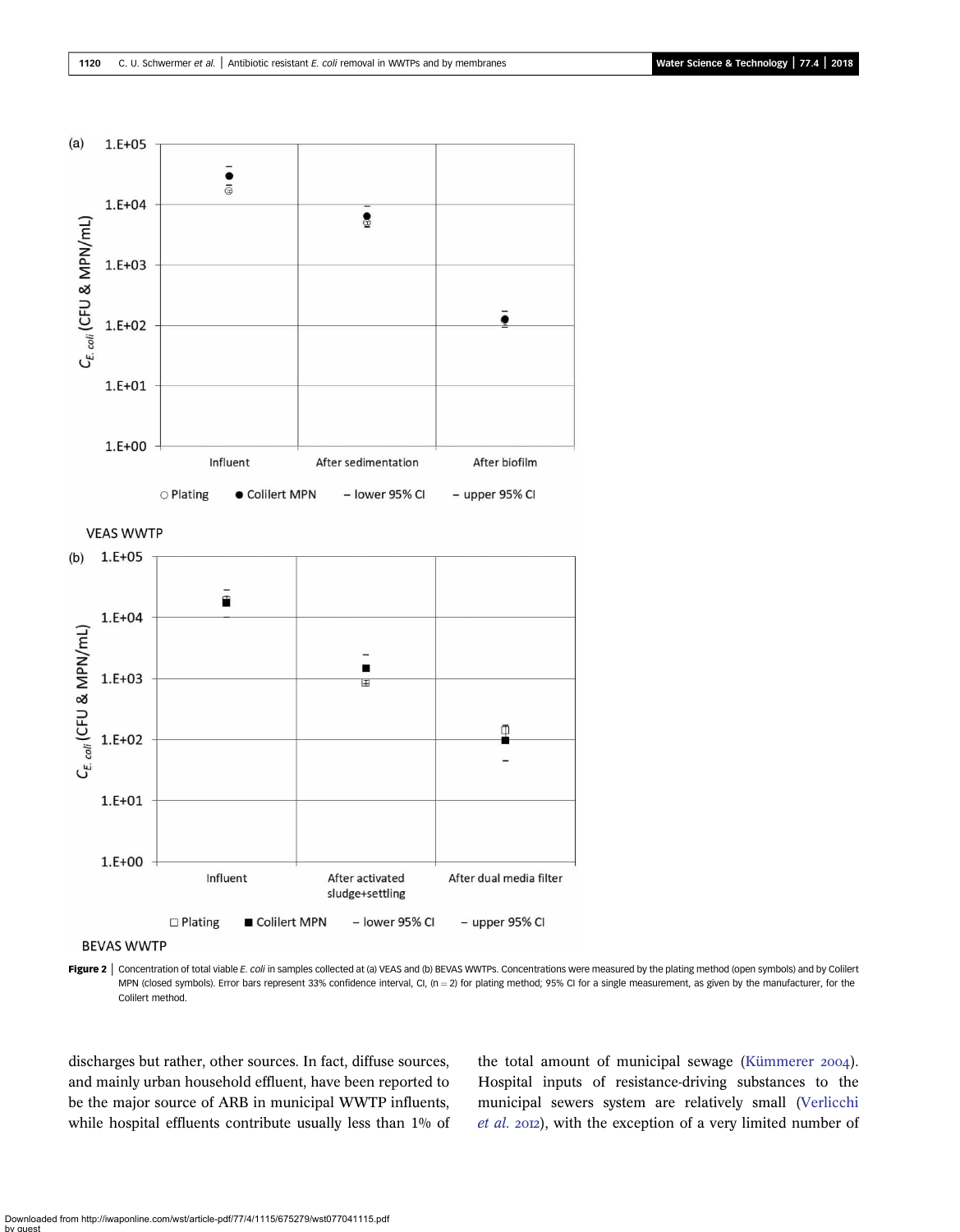<span id="page-6-0"></span>

Figure 3 | Percentage of antibiotic resistant E. coli in samples collected at (a) VEAS and (b) BEVAS WWTPs. Columns represent average measurements with error bars representing 33% confidence interval  $(n = 2)$ .

compounds and sporadic incidences of elevated concentrations in hospital discharged effluents, as described for VEAS WWTP ([Thomas](#page-11-0) et al. 2007a; [Langford & Thomas](#page-11-0)  $2009$ ). [Thomas](#page-11-0) et al. (2007a) showed that two large Oslo City hospitals, Rikshospitalet and Ullevål, only contribute to the general pharmaceutical load from domestic effluent received at VEAS WWTP. On the other hand, 85% of the total sales of human antibiotics in Norway are used in primary care, i.e. in the community outside hospitals [\(Figure 4\)](#page-7-0); in addition, the contribution of the veterinary sector in total antibiotics consumption is marginal [\(ECDC](#page-11-0) 2014; [NORM/NORM-VET](#page-11-0) 2015). This leads to the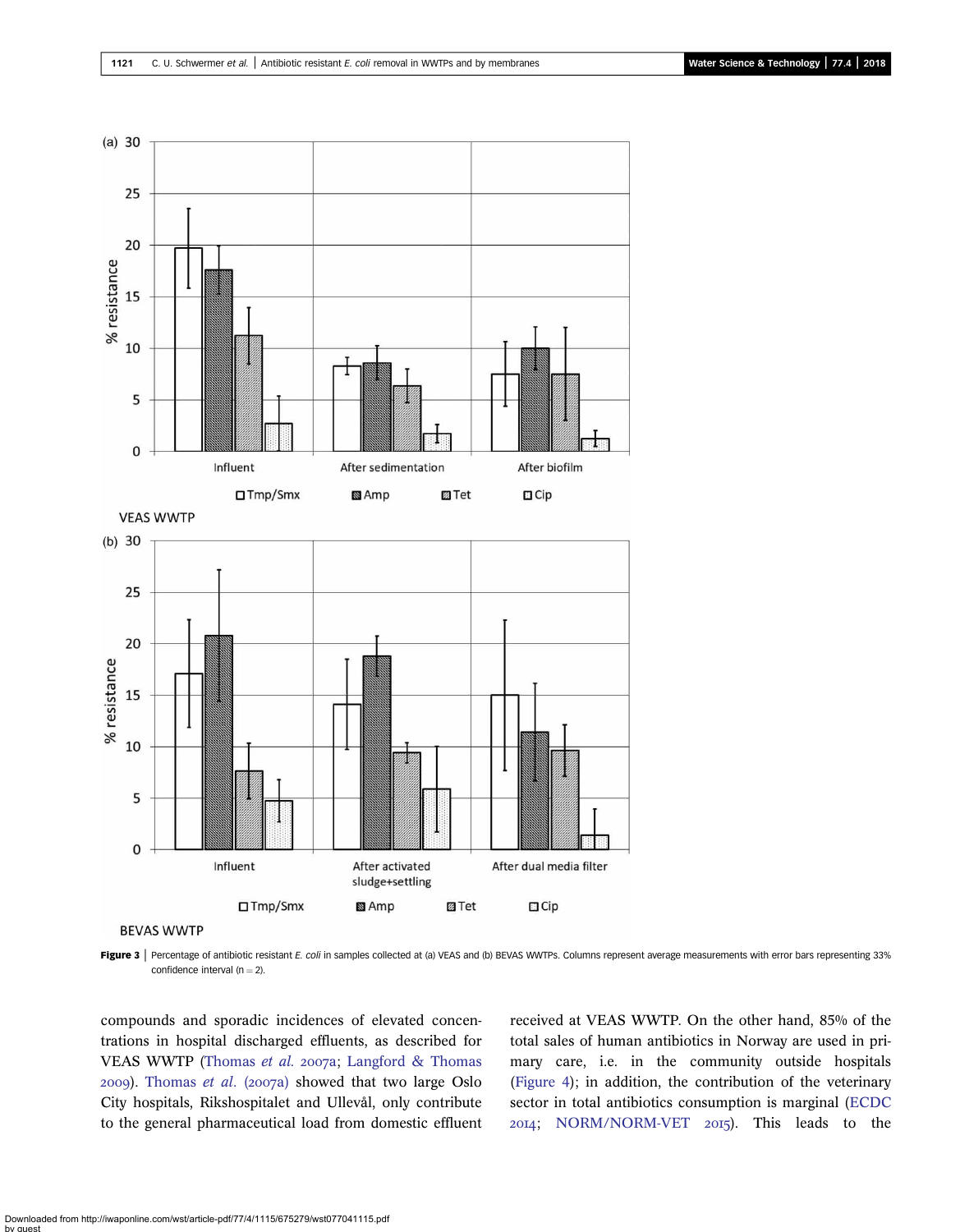<span id="page-7-0"></span>

Figure 4 | Human usage (defined daily doses, DDD, per 1000 inhabitants and per day) of antimicrobial agents (ATC group J01) for systemic use in Norway between 2008 and 2012 (source: [ECDC 2014\)](#page-11-0).

assumption that urban households play a major role in the induction or spread of antibiotic resistance in the municipal sewage network being detected at the inlet of both WWTPs investigated.

WWTPs display nodes where multiple wastewater streams from different sources with loads of resistance-driving compounds and ARB and ARGs merge, and where the spread of anthropogenic-derived antibiotic resistance to the environment can be controlled/improved, provided this is technically feasible.

With caution, our limited set of results suggests that removal of ARB from wastewater could be performed at the WWTPs rather than at hospitals. We also propose the removal of antibiotics at the WWTPs as they are not currently removed by the present conventional treatment processes at the investigated WWTPs ([Thomas](#page-11-0) et al. 2007b). However, this may not necessarily exclude consideration of implementing effluent point-treatment locally at the hospitals of multi-resistant ARB & ARGs, specific clinical pathogens, and certain resistant-driving compounds, which are primarily hospital based and prevail there at elevated concentrations ([Kümmerer](#page-11-0) 2004; [Thomas](#page-11-0) et al. 2007a; [Lang](#page-11-0)ford  $&$  Thomas 2009). Despite this knowledge, none of the hospitals in Oslo presently treats or separates its wastewater effluent streams, even though much effort has been made in the past few years to implement the ISO-14,001 ecological standard that aims to minimize environmental pollution from hospitals.

For both WWTPs, the percentage of E. coli resistant to Tmp/Smx and Amp in the influent water is about two-fold higher than for Tet, while the percentage of Cip resistant E. coli is by far the lowest ([Figure 3](#page-6-0)). Assuming a causal relationship of antibiotic concentration and resistance, this may explain the difference in the rate of antibiotic resistance observed. Related to antibiotic concentrations, Thomas and colleagues  $(2007b)$  detected lower concentrations of Tet and Cip in the influent of VEAS WWTP during 5 of 7 measurement incidences, while Tmp and Smx levels were always high. This behavior was explained by the properties of the antibiotics. Tet and Cip are more hydrophobic and tend to rapidly sorb to negatively charged particles compared to the more hydrophilic Tmp and Smx, which are less likely to absorb to particles, and therefore remain in the water phase [\(Thomas](#page-11-0)  $et$  al.  $2007b$ ) (adsorption coefficients are given in [Table 2\)](#page-4-0). Tet and Cip will then primarily accumulate in the sludge, while the other aqueous phase antibiotics are mobile through the downstream WWTP process, if they are not biodegraded or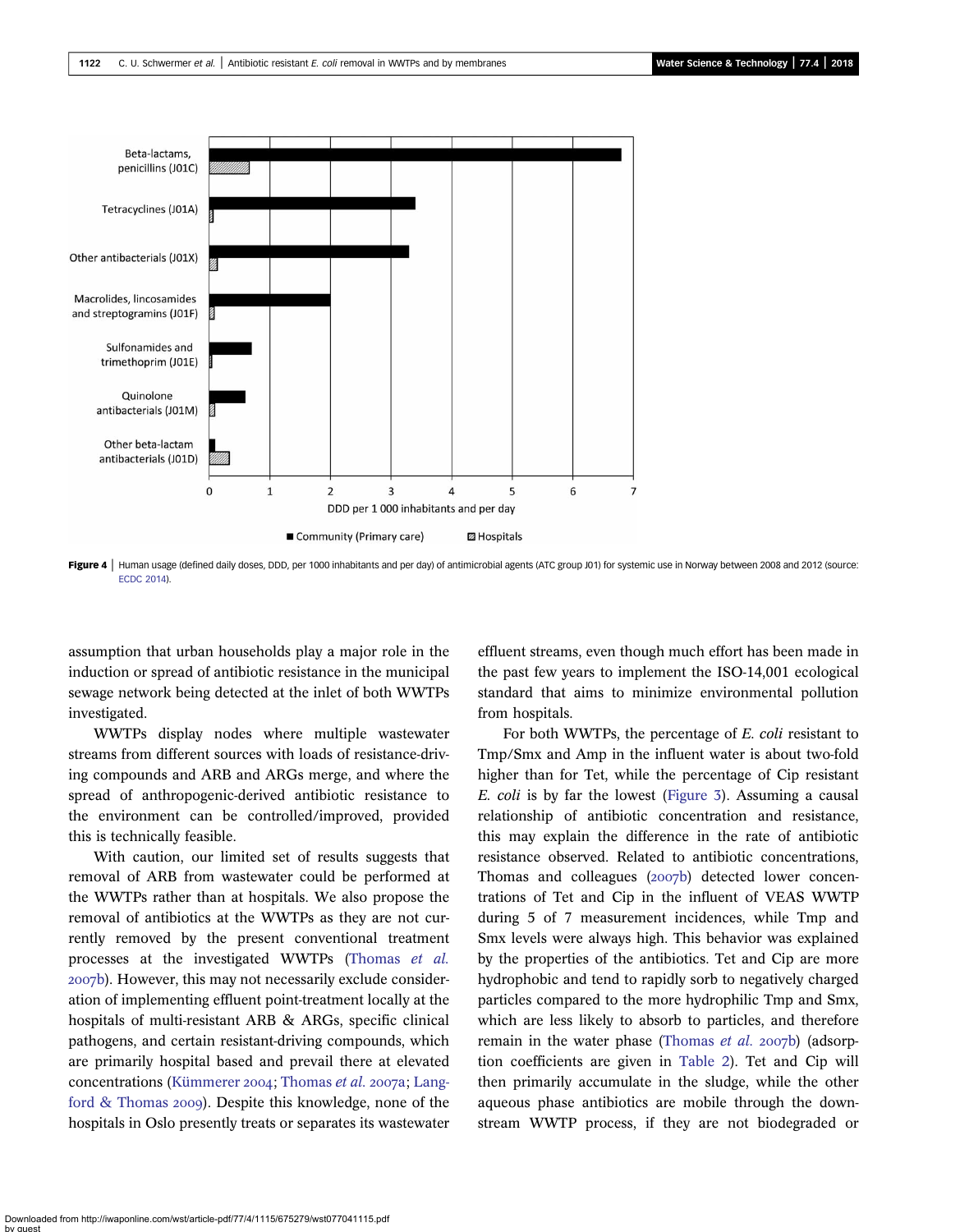<span id="page-8-0"></span>

Figure 5 | Concentrations of total viable E. coli (CFU/mL; boxes) and percentage (columns) of antibiotic resistant E. coli in the feed (i.e. WWTP effluent), permeate, and concentrate posttreatment with different membranes (UF = ultrafiltration; NF = nanofiltration). Feed samples were collected from (a) VEAS and (b) BEVAS WWTPs at different dates. Error bars represent 33% confidence interval  $(n = 2)$ .

removed by other physical or chemical means ([Thomas](#page-11-0) [et al.](#page-11-0) 2007b). It is therefore assumed that the lower aqueous phase concentrations of Tet and Cip may pose a lower selective pressure to develop resistance than the other two antibiotics. Moreover, ARB resistant to Tet and Cip will mainly be removed by the sludge sedimentation, leading to lower resistance rates for those agents. Due to sporadic peaks in Tet and Cip concentrations at the influ-ent of WWTPs ([Thomas](#page-11-0) et al. 2007b), occasionally elevated antibiotic resistance rates for those compounds could be anticipated. However, to solidify this assumption, more systematic investigations of the causal relationship of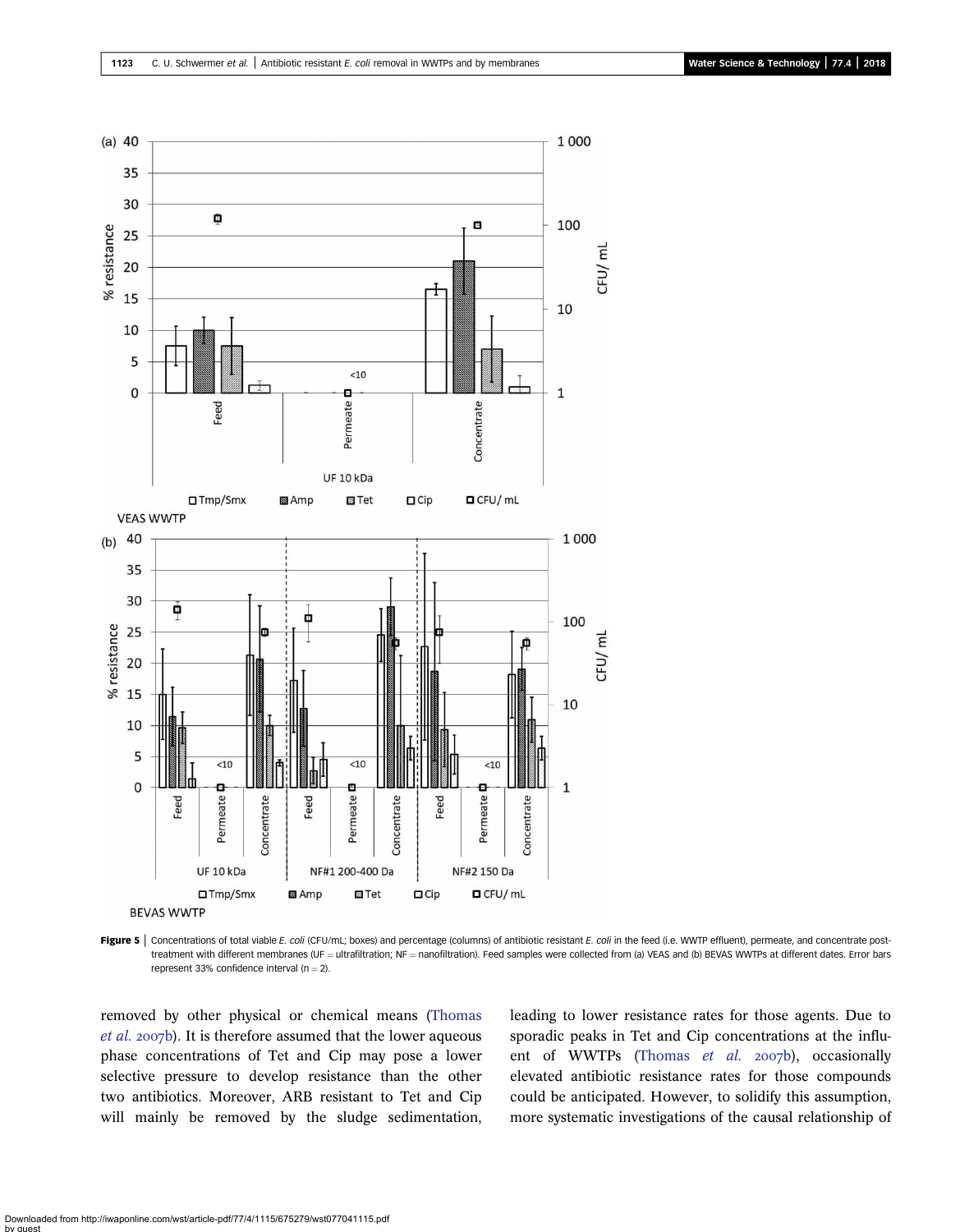antibiotic concentration and resistance over time are needed.

In VEAS WWTP, the percentage of cultivable antibiotic resistant E. coli decreases in the physical and chemical treatment, while it does not decrease further by the biofilm process ([Figure 3\)](#page-6-0). Hence, it seems that the fraction of non-resistant E. coli is removed to a somewhat lower extent than the fraction of antibiotic resistant E. coli. Yet, due to the small number of samples, it remains unclear whether the decreased percentage of antibiotic resistant E. coli is significant or not. The total concentration of viable E. coli decreased by 2.4 log during the biofilm process and the percentage of resistant E. coli mostly remained unchanged. For BEVAS WWTP, the percentage of cultivable antibiotic resistant E. coli did not change considerably during the treatment processes, and this was independent of the antibiotic compound [\(Figure 3\)](#page-6-0).

In spite of WWTPs significantly reducing the total concentration of E. coli, and consequently the relative fraction of antibiotic resistant organisms, data show that full disinfection was not achieved. Therefore, it is assumed that the WWTPs release ARB to the receiving water body, the Oslofjord, to which WWTPs effluent are discharged at 30 to 55 m depths. The environmental impact on this ecosystem of ARB and ARGs and periodically high levels of some resistancedriving compounds, such as Tmp and Cip, being released into the fjord [\(Thomas](#page-11-0) et al. 2007b), is currently unknown due to lack of systematic and long-term studies. While a simple risk assessment has revealed that Cip containing effluent discharges by VEAS WWTP may at times pose an acute risk to certain aquatic organisms in the Oslofjord ([Thomas](#page-11-0) *et al.* 2007a), uncertainty prevails if this is also true for ARB and ARGs, particularly due to the occurrence of Cip resistance in effluent samples from both WWTPs. Depending on the quantity and risk of WWTP discharges, they may pose a serious threat to the ecosystem, and may lead to a rising conflict with various other users potentially affected, such as bathing, fishing, and recreation.

#### Membrane filtration removal effectivity

UF and NF membranes were investigated by means of the membrane filtration test unit for their efficiency to remove antibiotic resistant E. coli from WWTP effluents. All membranes assessed removed viable E. coli completely below the limit of quantification (10 CFU/mL) of the plating method illustrating that the membranes provide a potent hygienic barrier, as was expected [\(Figure 5](#page-8-0); Table S1, available with the online version of this paper). The results from plating were confirmed by the MPN method, with no E. coli being detected (LOQ: 1 MPN/100 mL) in permeates of the UF (10 kDa) and the NF#2 (150 Da) membranes [\(Krze](#page-11-0)[minski](#page-11-0) *et al.*  $20T$ . The total removal effectiveness of viable E. coli in the untreated raw water by WWTP treatment combined with UF was >4.2 log for both WWTPs. For the NF#1 membrane (200–400 Da), E. coli was found in the permeate [\(Krzeminski](#page-11-0) *et al.* 2017), but that was attributed to a sample contamination. The concentrate streams of membrane filtration contained almost the same concentration of E. coli as the feed, implying that those bacteria were accumulating in the concentrate streams during operation. Differences are attributed to the method's precision ([Figure 5\)](#page-8-0).

While the data suggest that ARB in WWTP effluent can be controlled by UF and NF, no conclusions can be made with regard to the destruction or removal of ARGs. However, ARGs are the main targets for disinfection as they display the main risk for spread of antibiotic resistance and are more difficult to destruct than ARB. For UF and NF membrane processes, ARG removal could be challenging because DNA is able to penetrate even through UF membranes due to its size, shape, and flexibility [\(Arkhan](#page-10-0)[gelsky](#page-10-0) et al.  $2008$ ,  $20II$ ; [Riquelme Breazeal](#page-11-0) et al.  $20I$ ; Riquelme and colleagues  $(2017)$  reported significant removal of ARGs spiked to WWTP effluents by means of membranes of 100 kDa and smaller. Interestingly, the interaction of DNA with wastewater colloidal particles enhanced the ARG removal by 10 kDa and 1 kDa membranes. The removal of E. coli during the present study and under the applied operational conditions is assumed to be due to size exclusion and cell-colloid interactions. However, for the NF experiments, other mechanisms such as electrostatic interactions with the membrane, may also play a role.

The results indicate that membrane filtration provides an additional barrier for ARB in wastewater treatment. Membrane filtration for ARB control may provide several key advantages compared to other methods as it removes particles and a range of other pollutants, including CECs ([Krzeminski](#page-11-0) *et al.* 2017); it provides stable and high quality effluent that can be tailored to the needs enabling fit-for-purpose approach; there is no need for continuous addition of disinfectants; no selection of resistance; it shows no formation of disinfection by-product; it has a small footprint, plant flexibility, is field proven, has long-term stability, and robustness. Conversely, based on current research, the challenges of membrane processes with regard to ARB and ARG removal include (i) possible penetration of DNA through the UF and NF membranes; (ii) unknown interaction of ARB and ARGs with biofilms developed on the membrane; (iii)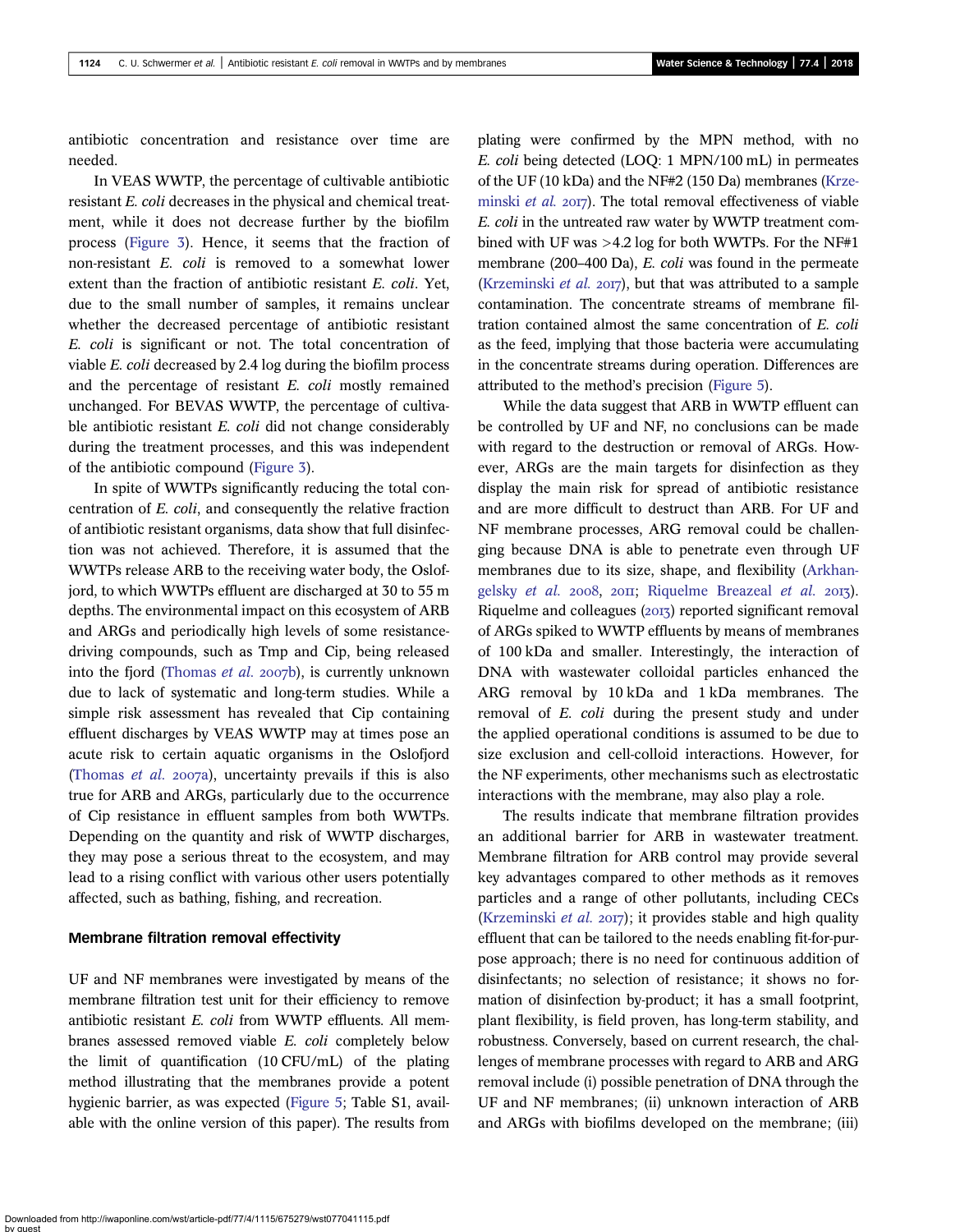<span id="page-10-0"></span>handling of the waste stream containing ARB and ARGs in up-concentrated form; (iv) high energy consumption at large-scale application. Given that the presented results focused on ARB, future investigations need to clarify if and to what extent membranes provide a barrier for ARGs. Further research is required to confidently draw conclusions on whether membrane processes can provide a sufficient barrier for ARB and ARGs, either as stand-alone technology or as part of a multi-barrier treatment train.

# **CONCLUSIONS**

The results of this study highlight that comparably high concentrations of viable E. coli resistance to the four antibiotics investigated occur in the effluent of both WWTPs. This suggests that urban households in the Oslo City area significantly contribute to the spread of antibiotic resistance in the municipal sewage network, which was detected at the inlet of the WWTPs. The relevance of these findings will need to be confirmed further by future investigations with more frequent sampling over longer terms, including more statistical analysis. With regard to the relevance of WWTPs in the spreading of antibiotic resistance, it is important to unravel the causal relationship between antibiotic consumption, the antibiotics concentration in the wastewater streams of the entire WWTP (water and sludge), and the rate of antibiotic resistance amongst the prevailing populations. Although this relationship is described for clinical settings, this is not the case for the environment and requires further investigation.

Besides a significant overall reduction of viable E. coli congruent to the reduction in the fraction of resistant bacteria across the treatment at both WWTPs, full disinfection of the final effluent by conventional treatment was not achieved and ARB were detected in the WWTP effluents. This may be critical, considering the release of ARB along with certain antibiotic resistance-driving compounds to the Oslofjord ecosystem. To ensure effective removal of ARB and ARG destruction in particular, adequate tertiary treatment methods will need to be assessed and verified for efficient functioning at full-scale.

Consideration to the implementation of measures against ARB at WWTPs should include UF and NF, which may provide effective alternatives for the post-treatment of WWTP effluent to reduce the risk of ARB release to the receiving aquatic environment. Fortunately, this can be done in parallel with the removal of other pollutants. Yet, there is still uncertainty if this is also true for the removal

of ARGs, thus further research is required given that ARGs are more difficult to remove and may require additional treatment of the permeate.

Even though WWTPs are major hotspots for the spread of antibiotic resistance, to date no technical measures have been introduced at WWTPs to minimize the problem. This may be due to the current lack of knowledge. In order for decision makers to judge the implementation of measures against the anthropogenic-induced spread of antibiotic resistance at WWTPs and relevant point-sources, an improved understanding of (i) the causal relationship of driving factors and organisms responsible for the spread of antibiotic resistance in full-scale WWTPs, (ii) the effect of the conventional and advanced treatment on those factors, and (iii) the fate and risk of ARB & ARGs spreading into the downstream environment, is required. In conclusion, further monitoring data, such as presented in this study and as outlined in the One Health approach [\(COM](#page-11-0)  $20I7$ ), is required to better assess the risk of ARB and ARGs in wastewater treatment processes and to develop an action plan to manage the impact on human and animal health.

## ACKNOWLEDGEMENTS

The authors acknowledge the financial support from NIVA's Strategic Research Initiative on Emerging Environmental Contaminants (Research Council of Norway; contract no. 208430). The WWTPs Vestfjorden Avløpsselskap and Bekkelaget Vann AS are kindly thanked for providing samples and for the fruitful collaboration. Two anonymous reviewers are kindly acknowledged for their constructive comments, which were of help to improve the manuscript.

# **REFERENCES**

- Arkhangelsky, E., Steubing, B., Ben-Dov, E., Kushmaro, A. & Gitis, V. 2008 [Influence of pH and ionic strength on](http://dx.doi.org/10.1016/j.desal.2007.07.017) [transmission of plasmid DNA through ultrafiltration](http://dx.doi.org/10.1016/j.desal.2007.07.017) [membranes.](http://dx.doi.org/10.1016/j.desal.2007.07.017) Desalination 227 (1–3), 111–119.
- Arkhangelsky, E., Sefi, Y., Hajaj, B., Rothenberg, G. & Gitis, V. 2011 [Kinetics and mechanism of plasmid DNA penetration](http://dx.doi.org/10.1016/j.memsci.2011.01.014) [through nanopores.](http://dx.doi.org/10.1016/j.memsci.2011.01.014) Journal of Membrane Science 371(1-2), 45–51.
- Berendonk, T. U., Manaia, C. M., Merlin, C., Fatta-Kassinos, D., Cytryn, E., Walsh, F., Burgmann, H., Sørum, H., Norstrøm, M., Pons, M. N., Kreuzinger, N., Huovinen, P., Stefani, S., Schwartz, T., Kisand, V., Baquero, F. & Martinez, J. L. [Tackling antibiotic resistance: the environmental framework](http://dx.doi.org/10.1038/nrmicro3439). Nature Reviews Microbiology 13 (5), 310–317.